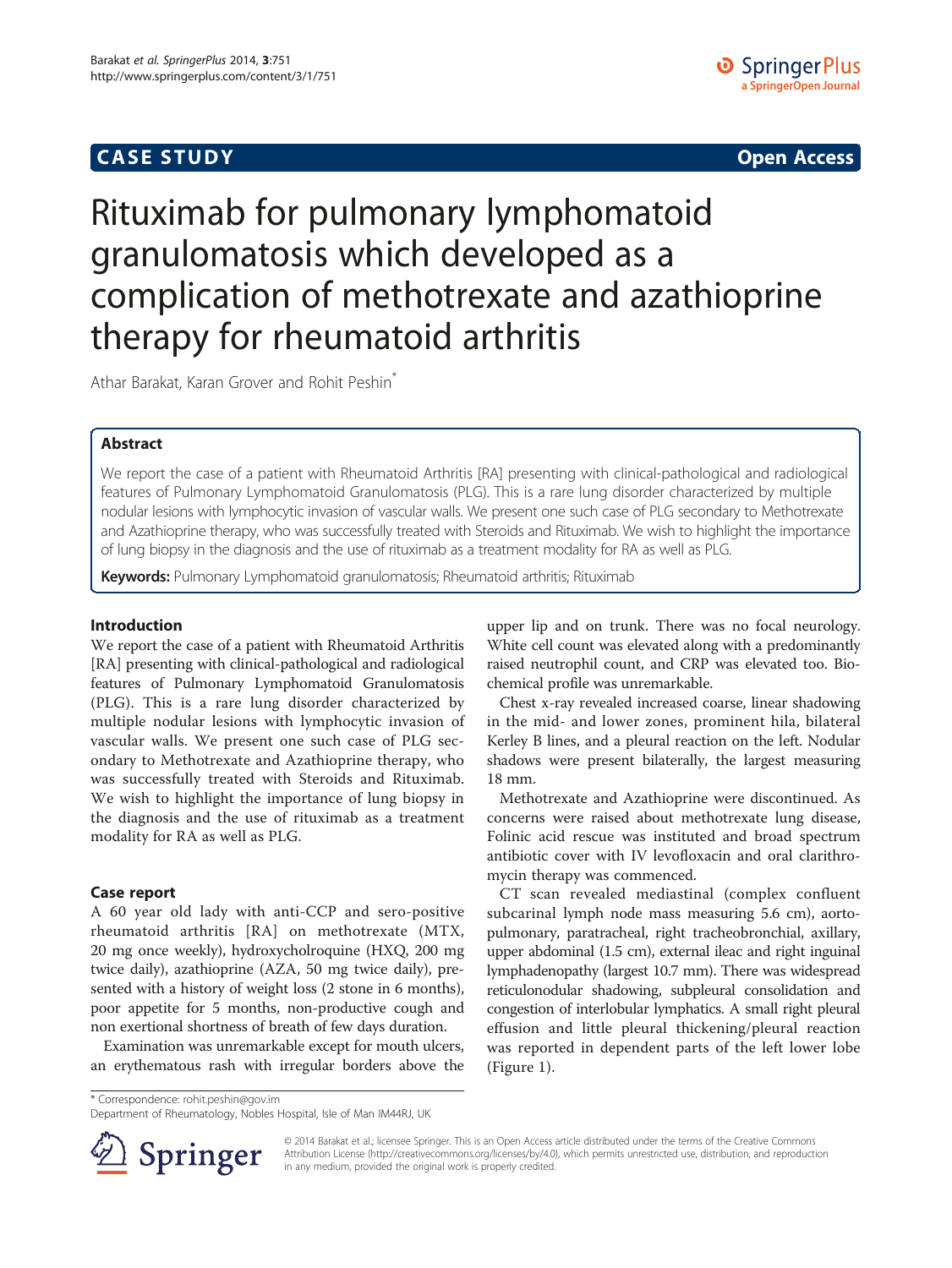<span id="page-1-0"></span>

Lung function tests showed reduced diffusion (TLCO 62% of predicted), with no evidence of restrictive ventilatory defect.

Our Differential included lymphoma, sarcoidosis, Wegener's, pulmonary fibrosis and malignancy.

Lung biopsy conclusively diagnosed Pulmonary Lymphomatoid Granulomatosis [PLG]. EBV PCR was negative.

An opinion was sought from the haematologists who confirmed the diagnosis, malignancy was ruled out, and as the lung picture had improved considerably with steroids, it was agreed in an MDT setting that Rituximab could be used to treat both the RA and PLG.

The patient improved significantly on steroids (Figure 1) as well as rituximab infusions [dose 375 mg/m2 for 4 weeks]. The clinical response to treatment was very good, and a post-treatment CT chest shows complete resolution of lung changes.

The patient has been under surveillance for more than a year now with no recurrence of joint symptoms, lung complications or any extra articular complication. She has a very good quality of life now. The rituximab therapy really brought the disease as well as the PLG into remission.

## **Discussion**

Pulmonary lymphomatoid granulomatosis (PLG) is a rare lung disorder characterized by multiple nodular lesions with lymphocytic invasion of vascular walls.

It is a nonspecific manifestation of conditions, including autoimmunity, immunodeficiency, infection, malignancy, lymphoproliferative disorder (Pittaluga et al. [2008](#page-2-0); Katzenstein et al. [1979](#page-2-0); Sordillo et al. [1982](#page-2-0)), can be secondary to immunosuppressive medications such as azathioprine, methotrexate, and imatinib where the disorder resolves after discontinuing medications (Katherine Martin et al. [2009;](#page-2-0) Kameda et al. [2007](#page-2-0); Pfistershammer et al. [2010;](#page-2-0) Pisani and DeRemee [1990\)](#page-2-0). It generally presents between 30 and 50 years, but any age group can be affected (Koss et al. [1986\)](#page-2-0). It has been associated with Epstein-Barr virus infection in most cases (Pittaluga et al. [2008\)](#page-2-0). Immune defects may lead to an abnormal host response to EBV infection (Pittaluga et al. [2008](#page-2-0); Jaffe and Wilson [1997\)](#page-2-0).

Lungs are most commonly involved (>90 percent) (Pittaluga et al. [2008](#page-2-0)) with or without skin and neurologic involvement. The commonest presenting picture includes fever, cough, rash/nodules, malaise, weight loss,